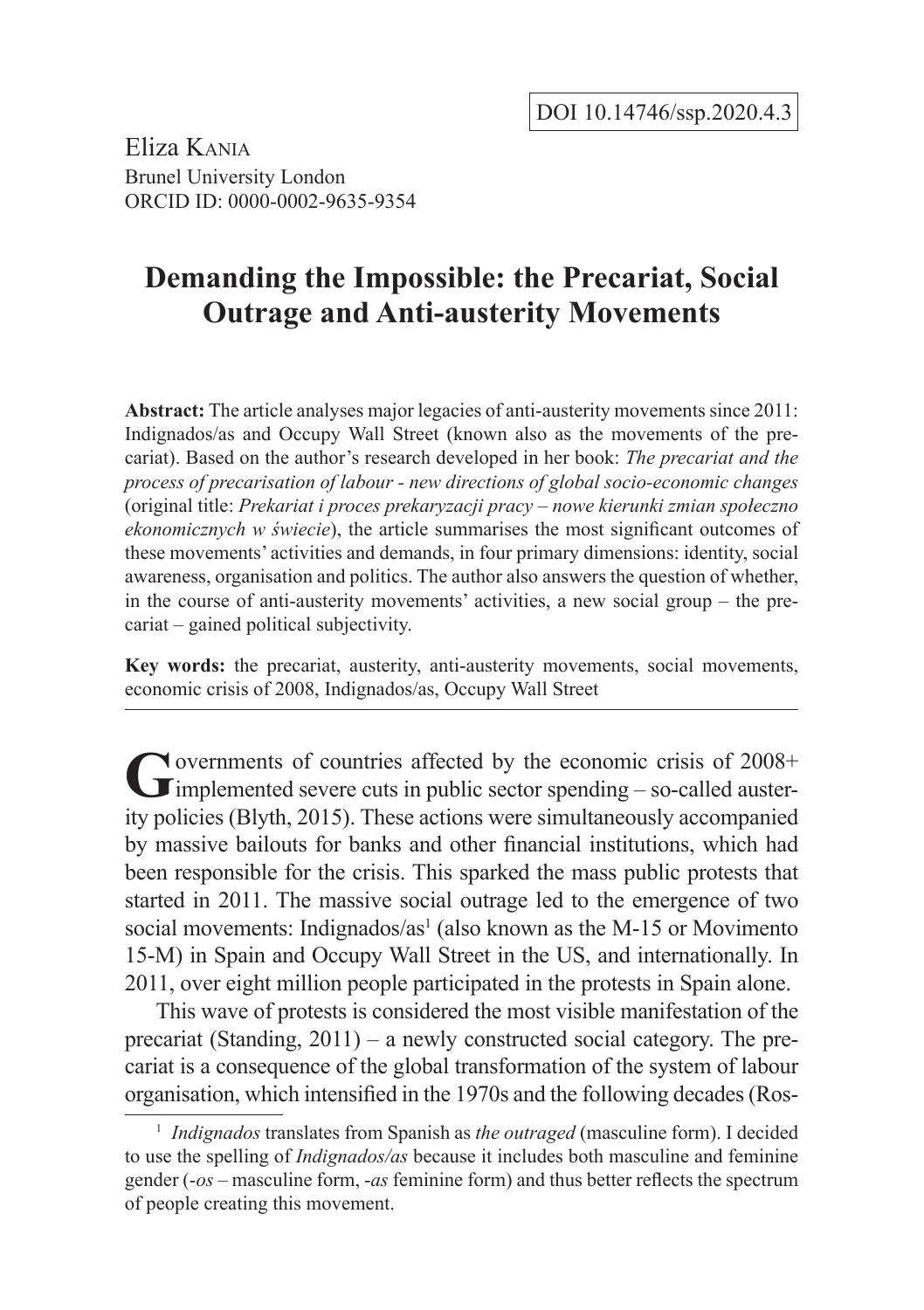er, Ortiz-Ospina, 2016). The most significant shifts in this area were: the erosion of the traditional working class, the spread of flexible employment, increasing the scale of immaterial labour, work automation, the privatisation of common goods and public services, and some effects of globalisation.

### **Basic concepts**

After almost two decades of initial deliberations on the process of the precarisation of labour, in 2011 a British scientist, Guy Standing, initiated a broader discussion on the *precariat* in his newly published book (Standing, 2011). He claims that the *precariat* (a hybrid of the *proletariat*, and the word *precarious* – describing something fragile, that needs to be taken care of) is a social class in the making – *in statu nascendi*. It is the outcome of the post-Fordist expansion of insecure and flexible employment and outsourcing. The most significant factors that help to characterise the precariat are (1) several forms of labour-related insecurities, such as employment insecurity, income insecurity or representation insecurity, and (2) a lack of a secure work-based identity (Standing, 2011, p. 10). Moreover, Standing points out that the precariat suffers from *anger*, *anomie*, *anxiety*, and *alienation*. *Alienation* appears when one considers his/her life meaningless and when what a person does serves no purpose that is valued or respected (Standing, 2014, p. 66). The awareness that essential needs are not being satisfied causes *anger*. Knowing that the position of a precarian may worsen drastically at any moment is a source of *anxiety*. *Anomie* is defined as apathy, resulting from a "feeling of passivity born of despair" (Standing, 2011, p. 20). Standing also refers to *relative deprivation* and *status discord* (Standing, 2011, p. 10). The sense of relative deprivation in the context of the precariat means comparing one's situation on the labour market to prior generations (however, after superficial analysis, and in the case of the most economically developed countries, their situation may seem more stable). Moreover, people with relatively high level of education, who are forced to accept a job below their expectations and qualifications can feel *status discord*: a sense of unused potential and wasted opportunities. Standing argues that the precariat also lacks *social memory*. The notion of the precariat most often refers to younger generations of people who are educated but have no certain futures. They are either unemployed or employed on so-called "zero-hour contracts," often balancing on the verge of poverty.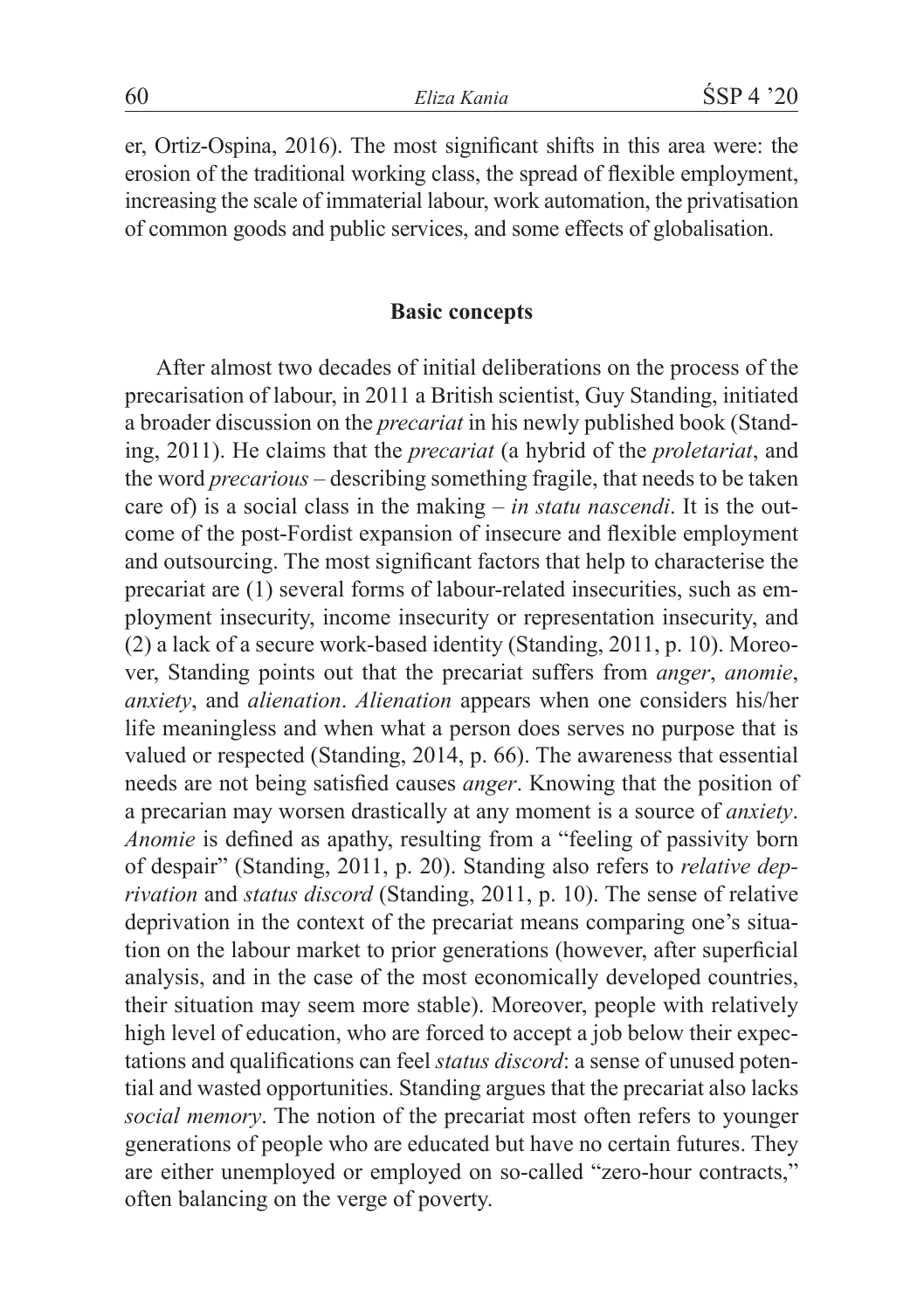Other researchers who have developed the concept of the precariat are: Judith Butler (2011), Zygmunt Bauman (2011), Franco Berardi (2009), Enda Brophy and Grieg de Peuter (2007), and others. Scholars also deliberated on the roots of the precariat and the process of the precarisation of labour (Gorz, 1982; Bourdieu, 1998; Negri, Hardt, 2000, 2004, 2009 and others). Standing (2014, 2019) expanded his theories in many other works and studies.

The analytical framework put forward in this article also refers to the conceptual toolkit proposed by Guy Standing (2014b, p. 10) outlining the phases in which the precariat attained political subjectivity. Standing distinguished three stages: (1) collective recognition, (2) representation, and (3) political re-engagement. Collective recognition is the moment when people who belong to a given group search for the foundations of a common identity. Standing recognises the anti-austerity protests of 2011 as a stepping stone for the precariat to enter this phase (Standing, 2014b, p. 10). However, in my opinion, this phase started earlier, i.e. in the early 2000s, during the activity of smaller precarity-related social movements (e.g. EuroMayDay). Simultaneously, academic research on the subject started, and basic theorisations of the central concepts were outlined. The massive social protests of the Indignados/as and Occupy Wall Street movements in 2011 can be considered marking the closure of the first phase and the commencement of the second phase (*representation*). Standing defines this phase as the ability to create and use a collective (and individual) voice that can make a real influence on state institutions and political actors and can initiate global action. It is necessary to develop specific demands to move to this phase. The third phase, *political re-engagement*, means attaining political subjectivity. In this article, I also refer to the conceptual model created by Marcus Holdo (2019), which analyses political games between elites and social movements. Holdo described four major possible variants of movement-elite interactions: being part of a *cooptation strategy* (continued contestation, elite domination), or a *cooperative strategy* (movement domination, conditional cooperation).

I aim to analyse the legacy of the Indignados/as and Occupy Wall Street movements and to answer the question of whether their demands transferred into the world of politics. My initial assumption is that the ideas and demands of these movements moved the precariat to the phase of *political re-engagement*. The research methods I use in this article are primarily the genetic explanation method, discourse analysis, and comparative method.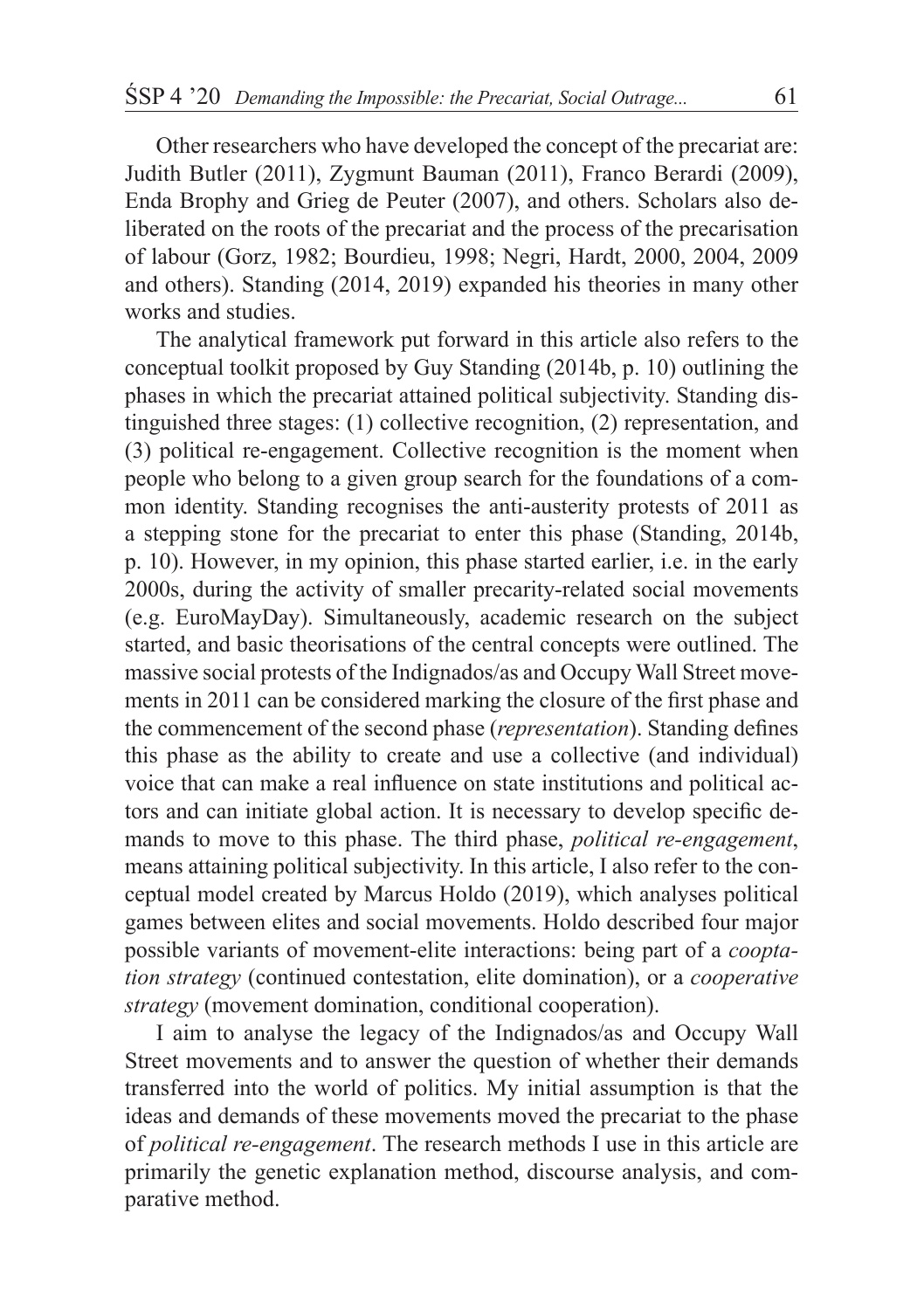# **The chronology of the protests: Spain**

The economic prosperity of Spain deteriorated drastically in 2008. Until then, the country had been experiencing an economic boom, practically since the late 1980s (Etxezarreta, 2011, p. 3). In February 2011, the society was struggling with an unemployment rate of 22 per cent, and 47 per cent in the case of youth unemployment (Castells, 2013, p. 115). More than 54 per cent of Spaniards aged 18–34 still lived with their parents, due to the lack of jobs and affordable housing (Castells, 2013, p. 131). Furthermore, the socialist government, under pressure from Germany and the International Monetary Fund, implemented austerity measures, especially in the areas of health, education and social welfare. The burden of reforms fell primarily on Spanish taxpayers, while the banks and the financial sector institutions did not face any responsibility (Hughes, 2011, p. 409). The fact that for years Spaniards witnessed numerous corruption scandals fuelled anxiety and distrust towards political parties (Castells, 2013, p. 115). A conceptual inspiration for the protesters was the book by WWII French resistant movement member, Stephane Hessel (2011), *Indignez-vous!* (*Time for Outrage!*), published in 2010. Hessel encouraged the younger generations to express their outrage and to fight for the improvement of their situation.

Initially, the Indignados/as movement was closely related to the Democracia Real Ya (True Democracy Now) protest campaign, and several other organisations. The group created a slogan summarising their demands: "*Democracia Real Ya: We are not products in the hands of politicians and bankers*" (Romanos, 2013, p. 206). They also expressed anger and called for unity and change in their Manifesto (2011). From March 2011 onwards, people were encouraged to go out into the streets and express their indignation. The suggested date was 15 May 2011 – a week before the local and regional elections (Castells, 2013, p. 116).

On 15 May 2011, over 50,000 people protested on the streets of Madrid, 20,000 on the streets of Barcelona, and 10,000 in Valencia. Also, fifty other cities across Spain joined the protests (Castells, 2013, p. 117). Some of the protesters, both in Madrid and Barcelona, started setting up *acampadas* – long-term camps occupying the public space. Another significant event was the march to Madrid from many cities all over Spain planned for 22 July 2011. It resulted in a demonstration involving 250,000 people, who gathered at Puerta del Sol on 23 July. These demonstrations gained global interest due to the article (and a first-page excerpt) published in *The Washington Post* on 19 May 2011, entitled "A spring of frustration" (Castells, 2013, p. 118).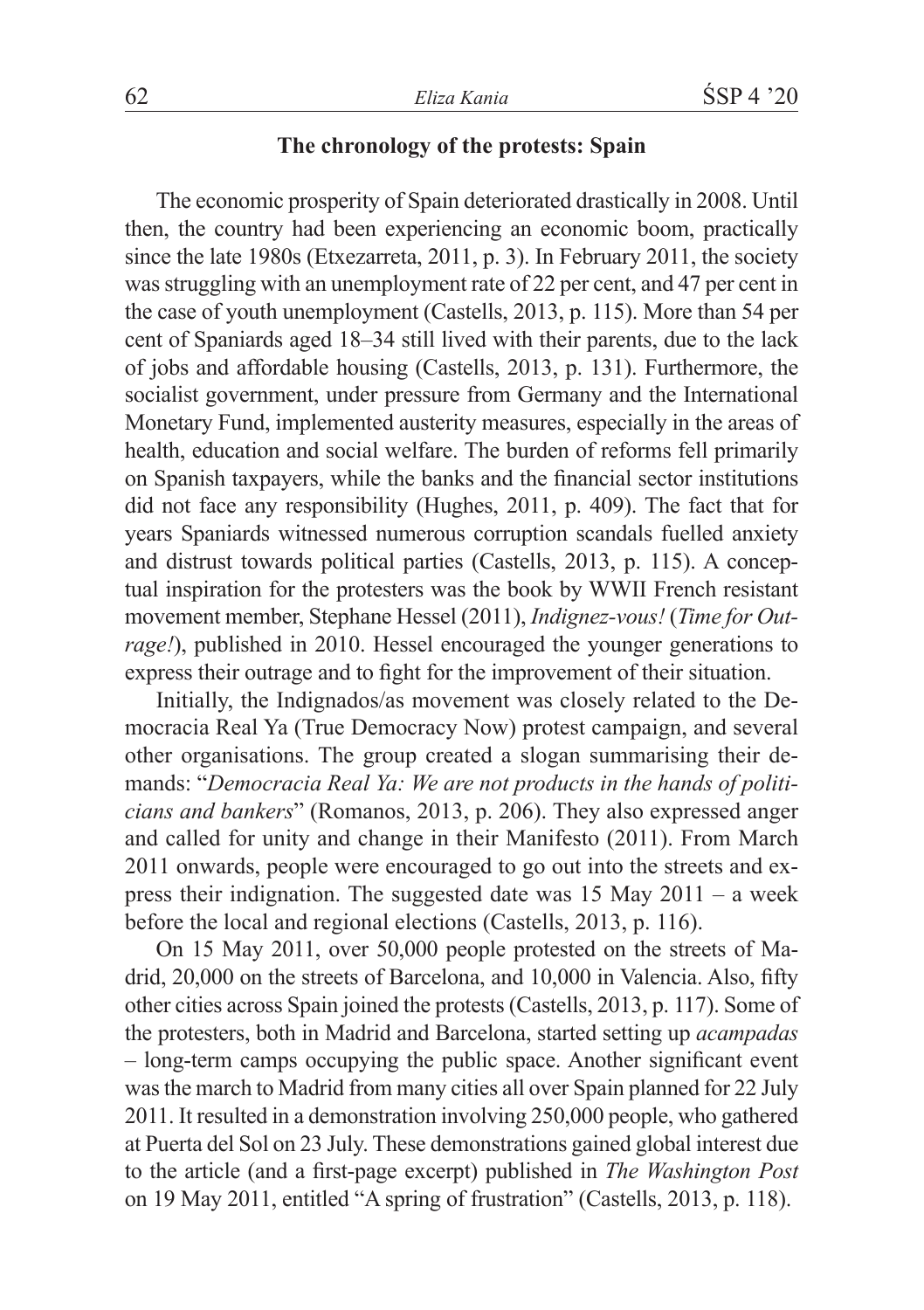Later on, the implementation of Angela Merkel's ultimatum by the Spanish government sparked another wave of demonstrations that began on 15 October 2011. Over 500,000 people protested in Madrid alone, in Barcelona – 400,000 people. This wave of anti-austerity protests reached over 900 cities and 82 countries around the world (Castells, 2013, p. 120). At the peak of its activity, 80–88 per cent of Spanish society identified with the movement (The Economist, 2011; El Pais, 2011). One year after the escalation of the protests, on 17 May 2012, the movement enjoyed the support of 68 per cent (Sampedroa, Lobera, 2014, p. 63).

### **The chronology of the protests: the United States**

In the United States, after 2008, the government was focused on saving the financial system, which was later spotted by the protesters and reflected in the slogan "Banks Got Bailed Out — We Got Sold Out" (Gould-Wartofsky, 2015). The Indignados/as movement was an inspiration for the protesters in the US, and European and North-African immigrants played a significant role in establishing the Occupy Wall Street movement (Romanos, 2013).

After a series of smaller activist campaigns, initiated through the Adbusters platform, on 17 September 2011, 800 to 2,000 demonstrators (depending on estimates) marched through the business district of Manhattan (Earle, 2012). The protesters established a peaceful camp in Zuccotti Park (also known as the Liberty Plaza), near Wall Street. They popularised the slogan "We are the 99%," which referred to socioeconomic inequalities and people's opposition to the world's financial elite. The breakthrough took place on 15 October 2011, when people were protesting in 951 cities, in 82 countries around the world, and 50,000 people gathered in Manhattan alone (Castells, 2013, p. 120). At the time of its most significant activity, the Occupy Wall Street movement enjoyed public support of 50 per cent, but a few months later, it dropped to 33 per cent (Earle, 2012, p. 5).

# **Major demands**

Some critics claimed that both movements failed to create a coherent political programme. I argue that they constituted a range of transparent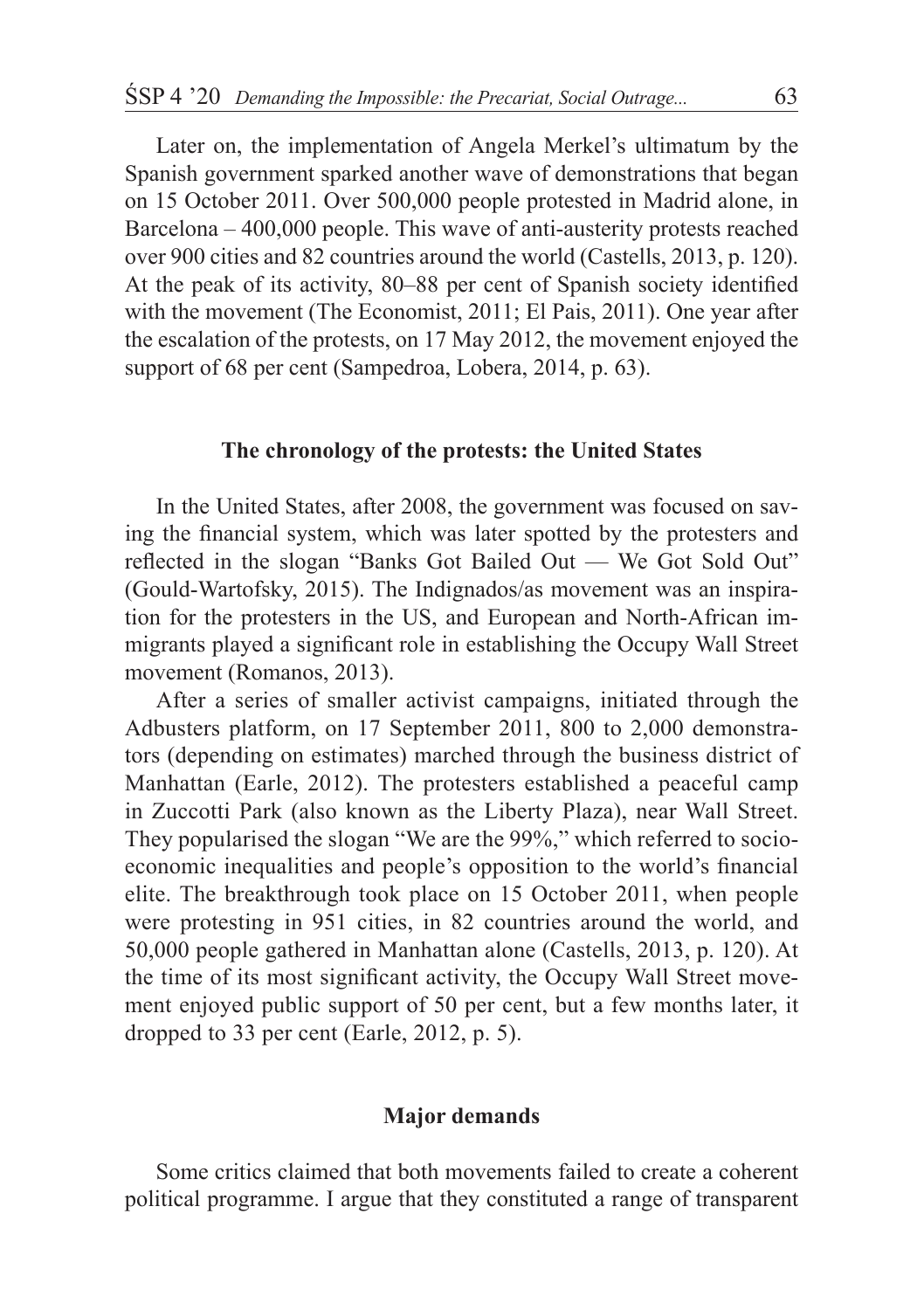demands, which got through to the public consciousness, and some of the demands – to the political sphere.

The demands of the Indignados/as movement activists oscillated between (1) rejecting the privileged position of bankers and speculators, and (2) decreasing social and economic inequalities. They also called for (3) the nationalisation of banks instead of bailing them out, and they proposed (4) taxing the wealthiest citizens and corporations. Austerity policy was also invariably found to be controversial (Manifesto, 2011). People also protested against (6) "the seizure and eviction of elderly people and vulnerable families" (Castells, 2011, p. 126). The group "Youth without a future" emphasised the importance of (7) the right to education, work, housing and egalitarian access to culture (Vilaseca, 2014, p. 121). Protesters criticised (8) broadly understood consumerism ("most citizens are cogs in the machine for the enrichment of a minority that does not even know our needs") (Manifesto, 2011). They openly questioned the pursuit of profit and constant economic growth and discussed the need to redefine capitalism.

The critical demands of the Occupy Wall Street protesters included, among other things: fighting unemployment, overseeing financial speculation, an audit of the Federal Reserve, and solving the crisis on the housing market. They also insisted on the need for supervising currency speculation, defending the right to collective bargaining and trade union rights, and reducing income inequality. Occupy Wall Street opposed job outsourcing and highlighted the urgency of reforming the system of political parties' financing. They objected to the revocation of the Supreme Court's decision on corporate personhood and put forward many other postulates that often involved pacifism and ecology (Castells, 2013, pp. 184–185). Well-known intellectuals as Slavoj Žižek, Judith Butler and Michael Moore also supported the protests.

Butler (2011b) also contested the allegation that the movement was not specific enough to create a coherent program, saying:

"People have asked, so what are the demands that all these people are making? Either, they say, there are no demands, and that leaves your critics confused. Or they say: that demands for social equality and economic justice are impossible demands. And impossible demands are just not "practical." But we disagree. If hope is an impossible demand, then we demand the impossible. If the right to shelter, food and employment is impossible demands, then we demand the impossible. If it is impossible to demand that those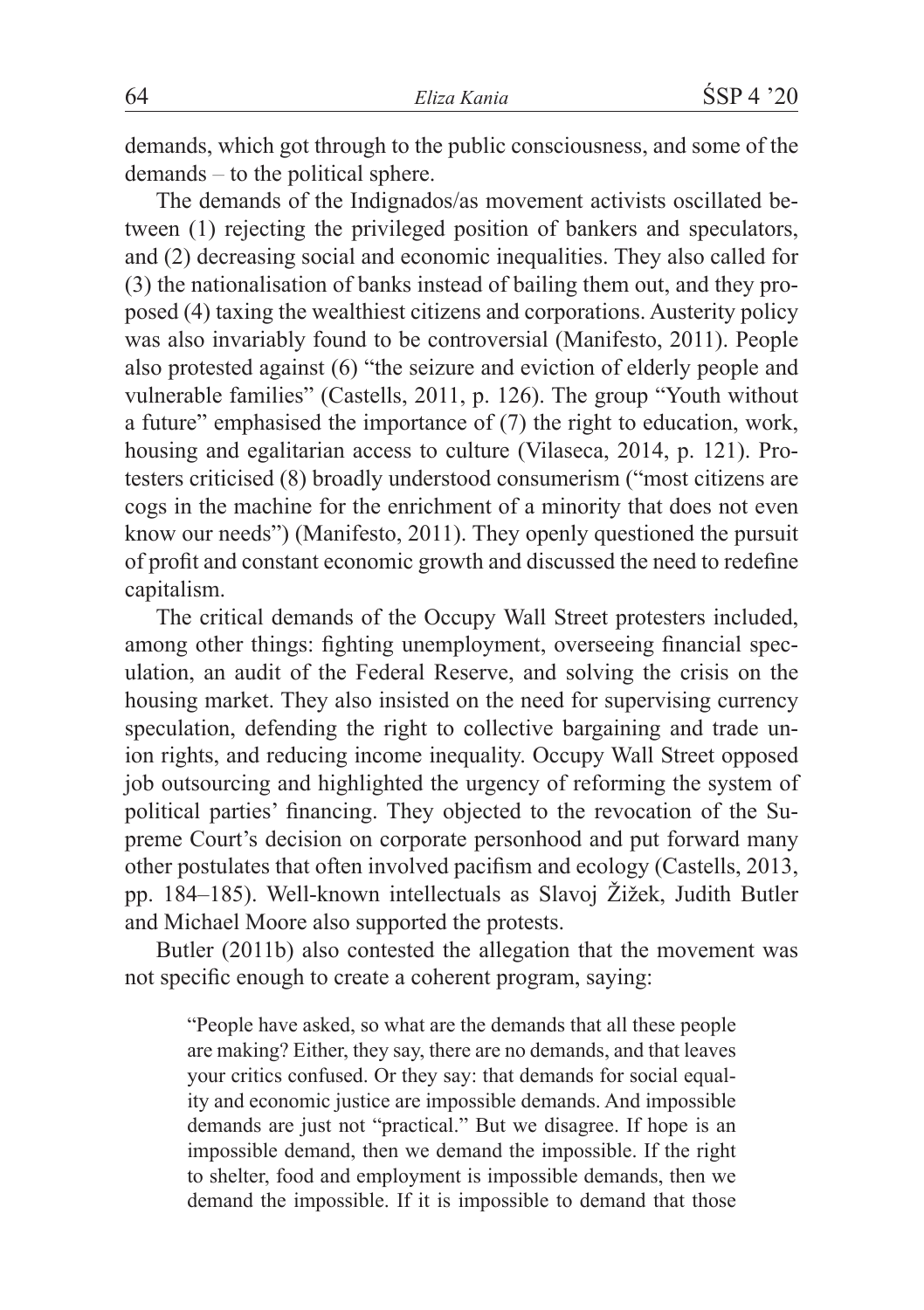who profit from the recession redistribute their wealth and cease their greed, then yes, we demand the impossible!"

#### **Major outcomes**

To analyse and summarise the outcomes of the activities of the Indignados/as and Occupy Wall Street movements, I decided to focus on four dimensions: (1) identity, (2) social awareness, (3) organisation, and (4) politics.



Illustration 1. The legacies of the movements: four dimensions

The profound legacy of both movements is the design of a new conceptual toolkit and the foundations of a new collective identity. The slogan "We are the 99%" and even the Guy Fawkes mask – often used during the protests – have gained a symbolic status. The popularisation of the slogan "We are the 99%" is considered one of both movements' most significant successes. It helped to transfer the reflection on social and economic inequalities to public debates (Anderson, 2011). This slogan's essential role was to draw attention to how 1 per cent of the financial elite in recent decades had deprived most of the population of economic benefits (Earle, 2012, p. 16) and how to communicate this. The 99% idea "managed to do something that no one has done in the United States since the Great Depression: revive the concept of social class as a political issue" (Graeber, 2016). Another identity-related effect was the emergence of a new sociological type – a graduate with no future. In the case of both movements, the majority of protesters were college students or unemployed and frustrated graduates (Castells, 2013, p. 120).

Initially, mainstream media outlets either showed no interest in the protests or were sceptical about them. Over time, the movements' activi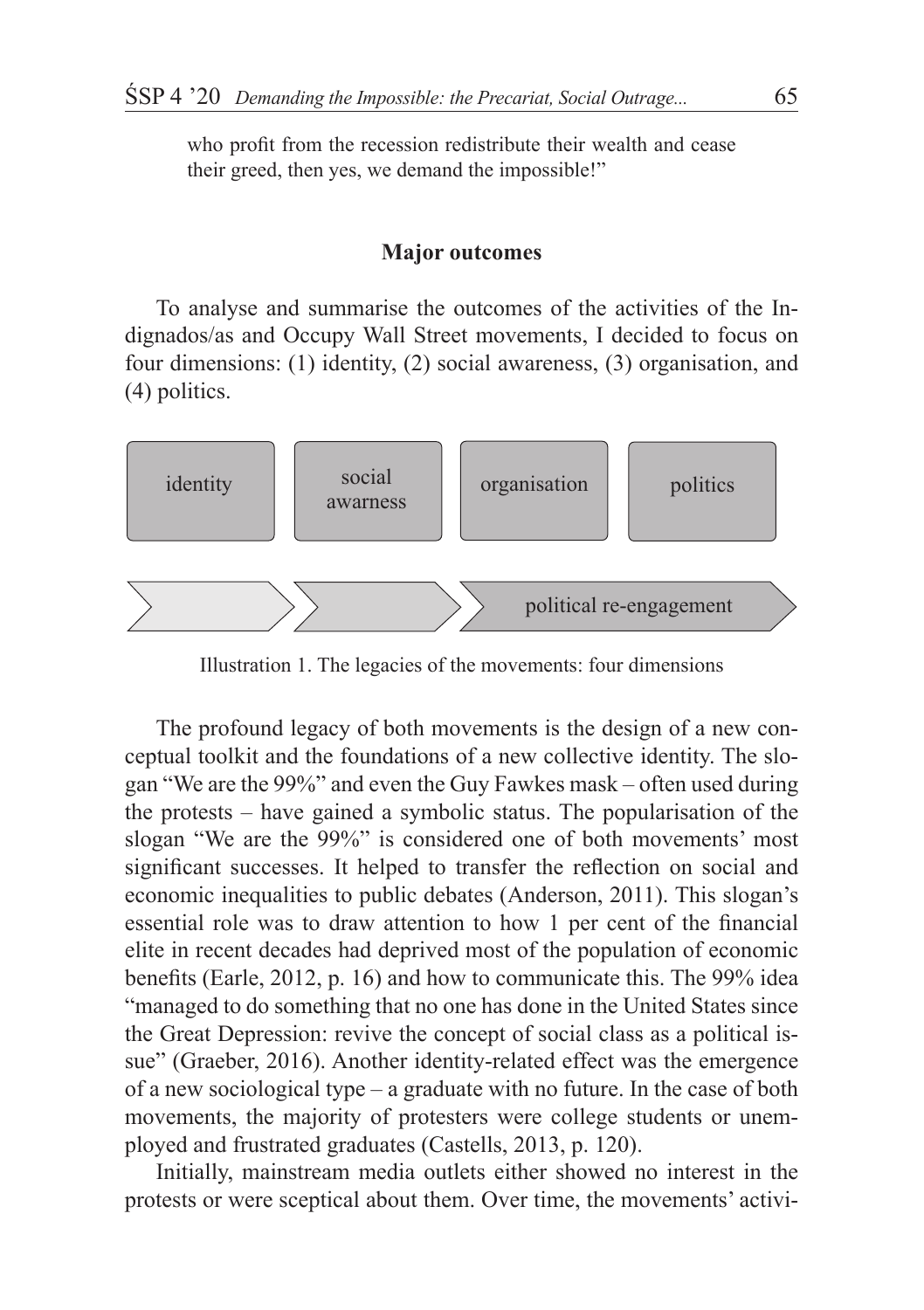ties began to catch the attention of the most popular media outlets and broader audiences. The most spectacular and symbolic displays of the movements' activities were two publications, which appeared in "Time" and "The Economist." Each year (as part of a tradition going back to 1927) "Time" editors pick the "person of the year" to honour a person, group of people, idea or object that, for better or for worse, exerted the most significant impact on events in a given year (Time, 2012). The person of the year in 2011 was *The Protester* (an anonymous, universal figure). The "Time" editors highlighted the global nature of the demonstrations, saying: "from the beginning of the Arab Spring, we devoted many resources to telling the history of this part of the world. We also watched the germ of protest spread through Europe and then America" (Stengel, 2011). In June 2013, the conservative-liberal "The Economist" also used its cover to present a historical tableau of four landmark moments and places where universal history took place (The Economist, 2013). The tableau included a reference to the 2011 wave of protests. The appearance of the Indignados/as and Occupy movements in the mass social consciousness has led to many innovative discourses and points of reference concerning the criticism of contemporary capitalism and societies' condition (Mason, 2011).

The Indignados/as and Occupy Wall Street movements' organisational dimension includes *acampados* – protesters' camps organised to occupy public space. This method of protesting was considered reasonable in terms of deliberative democracy mechanisms. Such demonstrations in the public area created an agora for a more precise presentation of the activists' slogans and demands. The camps were "the basis of a countersociety that made dreams of real democracy come true" (Castells, 2013, p. 165). Another critical organisational aspect was the horizontal, leaderless approach to hierarchy. It is rooted in anarchist traditions, with their aversion to traditional political institutions, and some negative experiences of veterans of social movements (Greaber, 2011). Researchers also highlighted the high female representation during the protests, and some even stated that in the 21st century, the archetypal leader of such movements is a young, educated female activist. However, it was mainly young men who could afford long-term, full-scale occupation of space in tent towns, due to the lack of (or a different approach to) family or professional obligations (Castells, 2013, p. 137).

Additionally, scholars and researchers have been discussing and developing solutions and demands aimed at eliminating the negative con-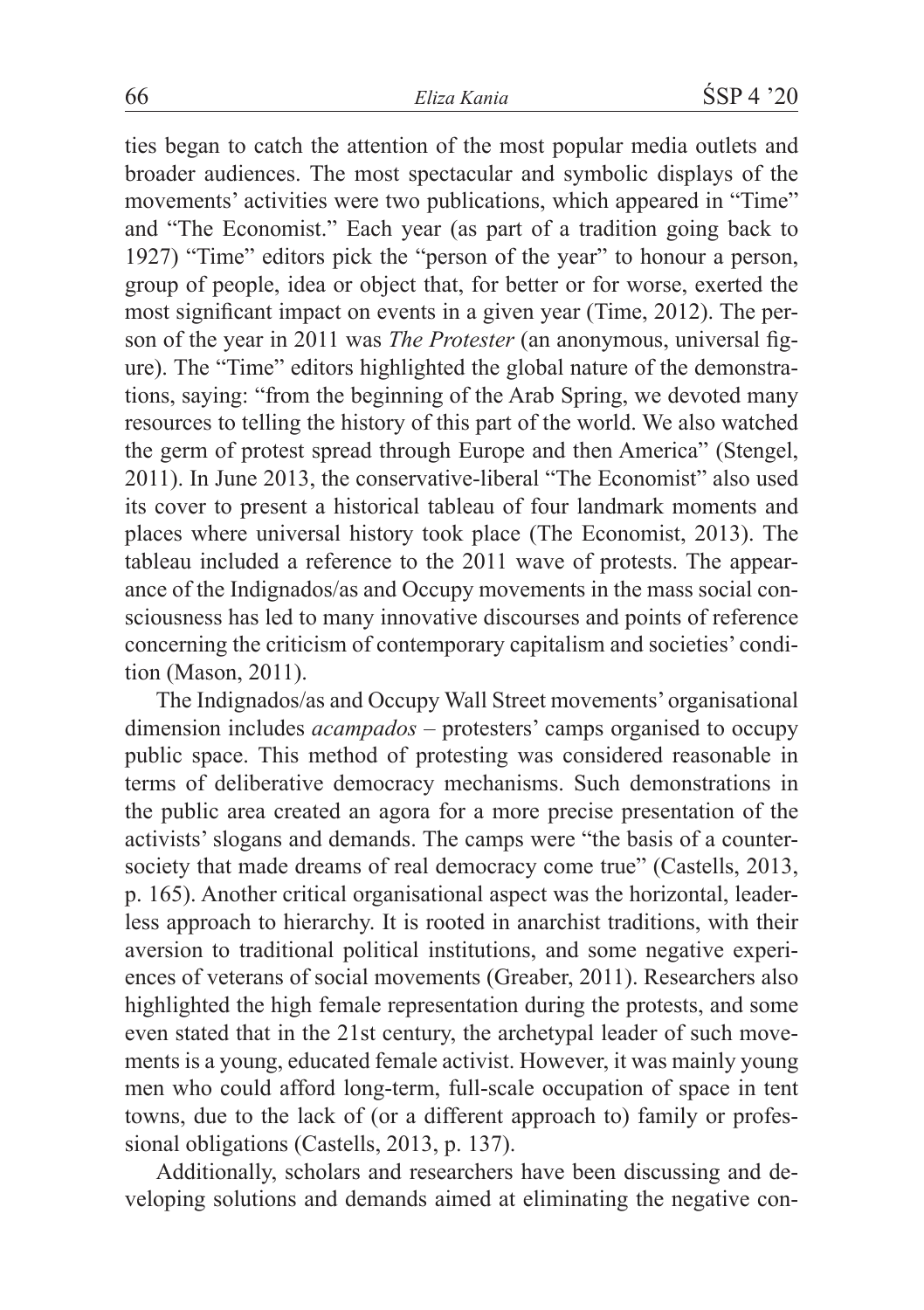sequences of the process of precarisation of labour, such as (1) universal basic income, (2) a financial transaction tax, a "Robin Hood" tax, and others, (3) sovereign wealth funds, (4) a global capital tax, as well as (5) the redefinition of working time, and (6) the revival of the idea of common goods and others (more: Collins, 2008; Gregg, 2009; Standing, 2014, 2014c; Piketty, 2015; Al-Hassan, Papaioannou, 2013, and others).

### **The anti-austerity movements of 2011: the political dimension**

The Indignados/as and Occupy Wall Street movements created a new space in the political debate. The focus on debating debt and deficit shifted to the labour market, society and inequalities. The idea of the 1 per cent opposing the majority 99 per cent even made it into Barack Obama's presidential campaign in 2012 and, to a much greater extent, into Bernie Sanders's campaign three years later (Blow, 2013).

Noam Chomsky pointed out that one of the most tangible influences that the Occupy Wall Street movement had had on politics, at the initial phase of its activity, was the adoption of the New York Resolution No. 1172 by the City Council (Chomsky, 2013). The document opposed the idea of "corporate personhood," which translates into the possibility of the open funding of political factions by transnational corporations and business lobbies. Other cities (Los Angeles, Albany, Oakland and Boulder) have also implemented similar solutions (McCann, 2012).

The political influence of the Indignados/as movement is considered more significant. The movement's priority was to open the political scene in Spain, dominated by two parties: the Spanish Socialist Workers' Party and the Conservative-Liberal People's Party (Castells, 2013, p. 140). Activities of the Indignados/as movement shifted the focus from politics to meta-politics, promoting new approaches to democracy. The political space had also opened up for parties and fractions who seek to reduce social inequalities. This political vacuum was filled by the Podemos party, which stems directly from the Indignados/like movement.

#### **Political re-engagement**

I argue that the Spanish Podemos party and Bernie Sanders, with the left-wing of the US Democratic Party, are the most vivid examples of the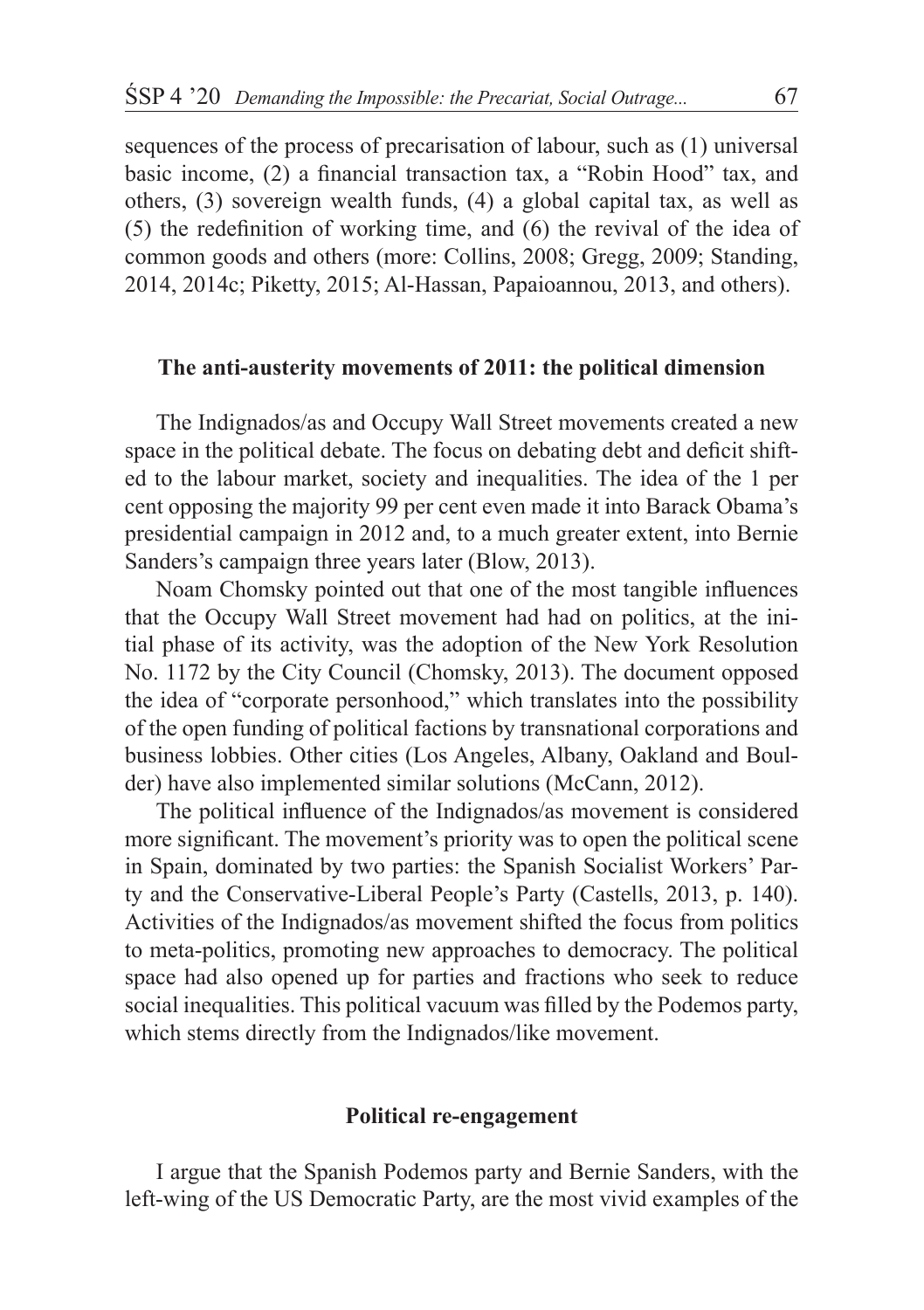transfer of protesters' demands into the political scene, thus entering the phase of *political re-engagement*.

Podemos, "the party of precarians" (Rebelya, 2015), has its roots directly in the Indignados/as movement. The party was founded on 17 January 2014 (Flesher Fominaya, 2014). Initially, lecturers of sociology, philosophy and political sciences who had formerly been involved in the movement led the party. Pablo Iglesias, who has a PhD in political science and gained popularity as a presenter in a TV political debate, became the leader of Podemos (Stobart, 2014).

Four months after its establishment, the party won 7.98 per cent of votes in the elections to the European Parliament on 25 May 2014 – came fourth in the country (Stasiński, 2014). In the parliamentary elections of 2015, Podemos activists gained the support of 19.7 per cent and became the third power in parliament (Tremlett, 2015). After failed negotiations to form a coalition government, another parliamentary election was held on 2 May 2016, in which the electoral coalition of Podemos and other left-wing Unidos Podemos groups gained the support of 24.5 per cent and remained the third force in the Spanish parliament. In the general elections on 28 April 2019, the Unidas Podemos coalition came fourth, with 21.2 per cent (Gutiérrez, Clarke, 2019). However, Prime Minister Pedro Sanchez (Spanish Socialist Workers' Party – PSOE) did not manage to form a coalition government. In the next election on 10 November 2019 – Unidas Podemos received fewer votes, 14.3 per cent (Gutiérrez, 2019). After nine months of a political deadlock, Podemos became part of the government coalition with the Spanish Socialist Workers' Party. Pablo Iglesias took over as deputy prime minister (Minder, 2020).

Several factors contributed to the success of Podemos. Apart from the popularity of Iglesias, the use of the specific tools, methods and demands of the Indignados/as movement prepared the grounds for this party (Flesher Fominaya, 2015). Initially, the focus was on creating local party circles (*circulos*), which served as local structures and thematic groups (dealing with issues such as economy, cooperatives, and feminism). Thanks to this, it was possible to isolate the core of the most engaged activists and to unify the ideological sphere (Nowak, 2015). The party's membership base grew to reach over half a million in 2019 (Nowak, 2015).

The core of Podemos's programme overlapped with political populism – defined by "two essential components: a critique of the elites and a claim to speak on behalf of a coherent and unified people" (Béland, 2019; Müller, 2016); and left-wing rhetoric, including opposing austerity policy, and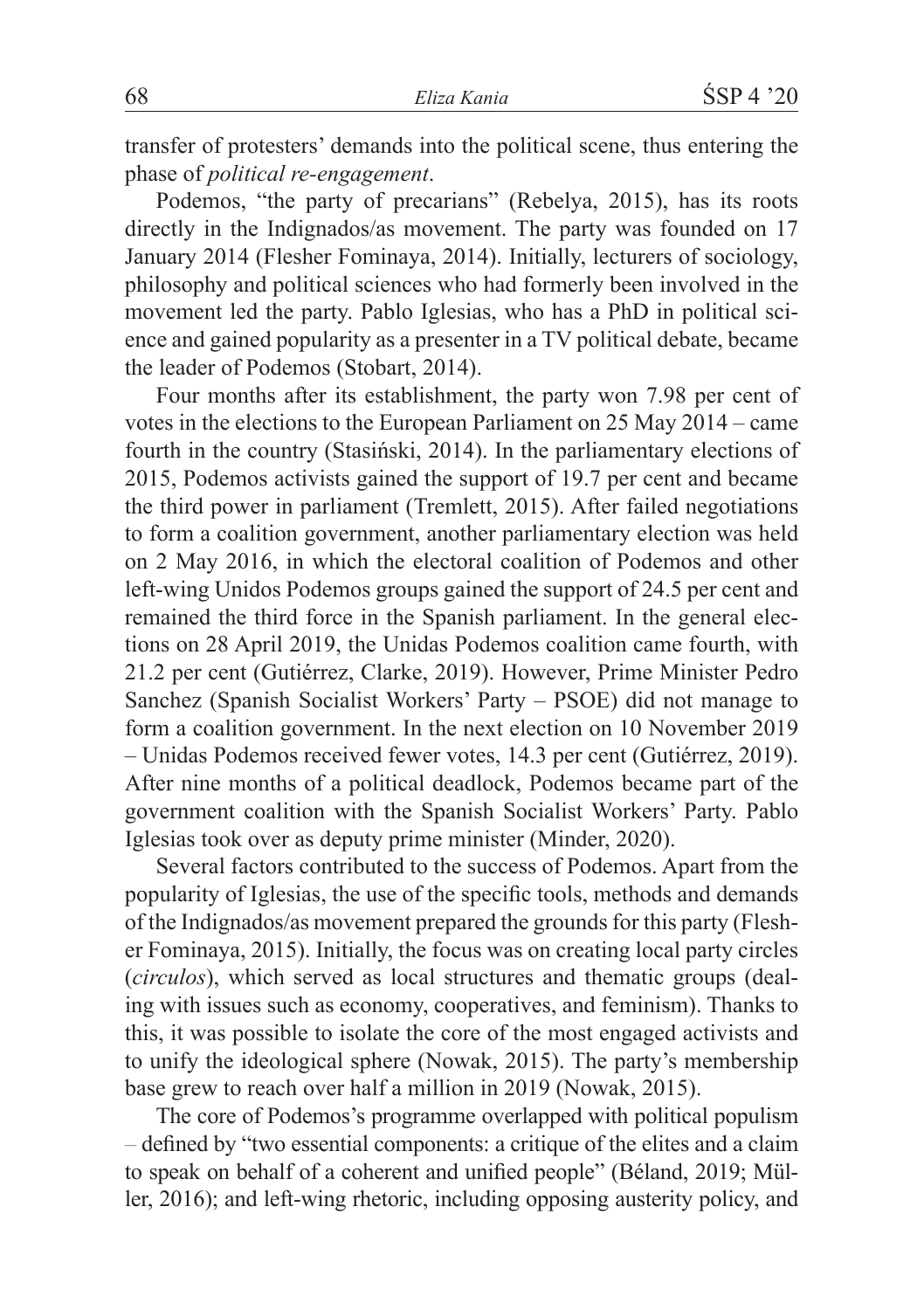fighting corruption on the Spanish political scene. The party's economic demands included several proposals to reduce the harmful effects of the process of the precarisation of labour. These proposals included raising the minimum wage, stimulating the economy by public spending, and introducing a 35-hour working week. However, the most radical ideas, such as a universal basic income or citizen debt audit, were abandoned (Nowak, 2016). The original program of Podemos consisted of six subgroups: economic democracy, social democracy, political democracy, civil democracy, international democracy, and regional and city proposals (Podemos, 2016).

Some elements in Podemos's agenda have been criticised for being unrealistic and populist (Garzón, 2015). Moreover, the United Left group (*Izquierda Unida*) suggested that Podemos' political program contained plagiarised ideas they had created. Other critics pointed out that Podemos, initially led by anti-political "romantics," systematically passed into the hands of "bureaucrats." Despite these concerns, Podemos certainly filled a vacuum on the Spanish political scene, stemming from the legacy of the Indignados/as movement (Flesher Fominaya, 2015).

The American Democratic Party faction that formed around Bernie Sanders included some demands of the Occupy Wall Street movement in its political agenda (Sanders Democrats 2016; Myerson 2016). Sanders is the only widely recognised American politician who openly admits to socialist views (which are not radical in comparison with the European socialist demands) (Sanders, 2016; Czerny, 2015). He used to be a congressman (1991–2007) and since 2007 has served as Senator of the State of Vermont. In May 2015, he became a Democratic Party primaries candidate, eventually losing to Hillary Clinton. Sanders also fought for a nomination in the presidential election in November 2020. He withdrew his candidacy in April 2020 (BBC, 2020).

Sanders' links and rapport with the Occupy Wall Street movement have been evident since 2011 (Sanders, 2011). He hoped that Occupy Wall Street's grassroots activism would transfer its energy into politics and shape its progressive political agenda. Indeed, the zeal of those involved in Occupy Wall Street powered Sanders's campaign (*People for Bernie*, 2016). The political program of Bernie Sanders highlighted the problem of increasing social inequalities and growing disproportions of income redistribution that arose after the economic crisis of 2008. It also highlighted poverty affecting children and overtime work for the minimum wage (Sanders, 2016). Sanders often used the Occupy movement slogan: "We are the 99%" (Ye Hee Lee, 2015). His 2020 platform includ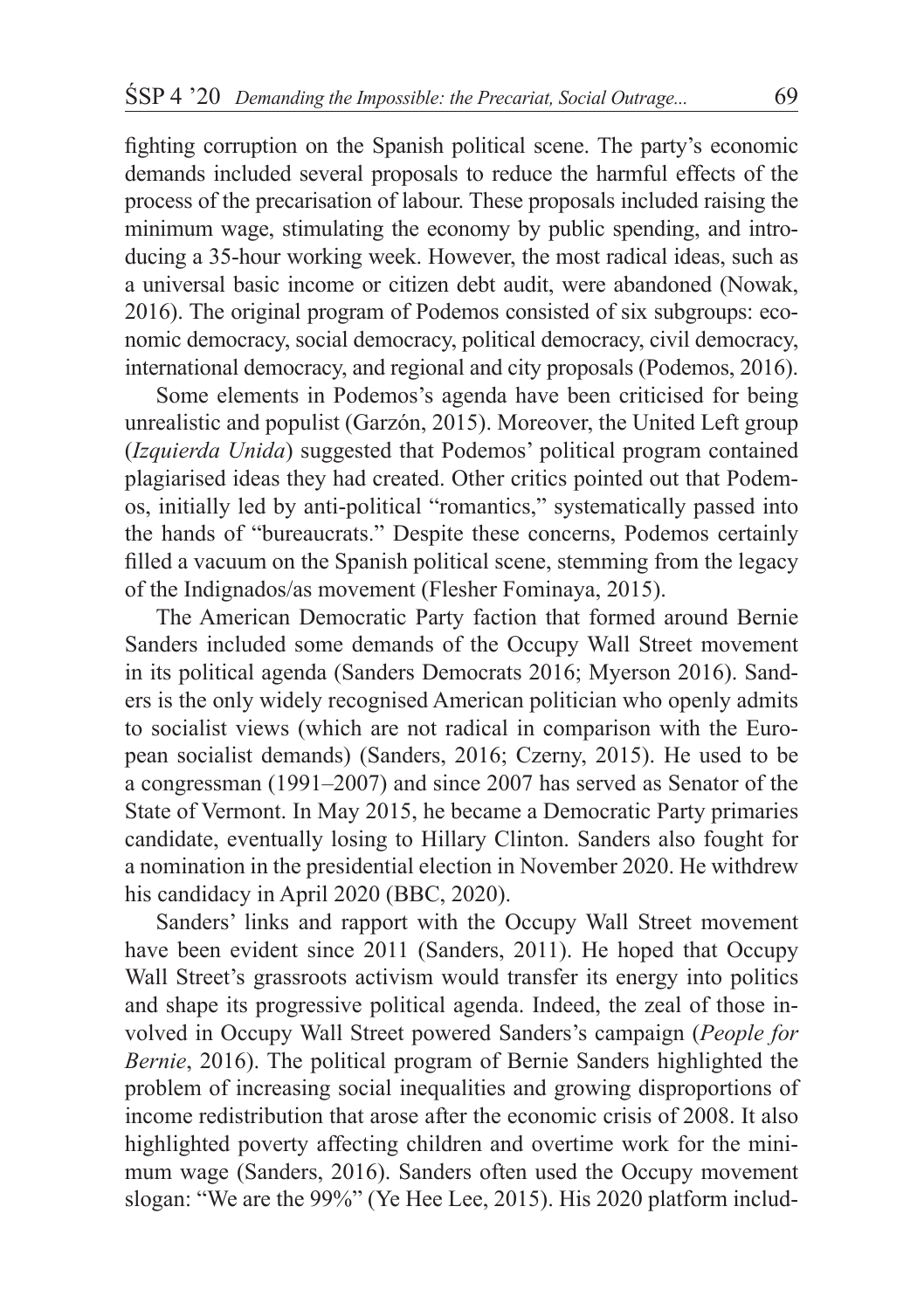ed similar demands on social and economic inequalities, but the focus was on a humanitarian immigration policy, refugee policy and the New Green Deal (Sanders, 2020).

Those sceptical about Sanders referred to his rhetorical pathos, irony and populism (The Economist, 2016). Sanders' critics also emphasise that his socialist views are rather declarative, and the solutions he proposes are not innovative (Lemon, 2020). Even though he has never won the Democratic Party nomination, Sanders managed to transfer and develop many demands of the Occupy Wall Street movement.

The progressive shift on the US political scene was also powered by four congresswomen of the Democratic Party elected to the US House of Representatives on 6 November 2018: Alexandria Ocasio-Cortez, Ilhan Omar, Ayanna Pressley and Rashida Tlaib – known as the *Squad*, due to their dynamic activities. Alexandria Ocasio-Cortez deserves special attention, as she was an organiser of the Sanders campaign in 2016, and she also often refers to the precarious situation of many young Americans. Born and raised in the Bronx, Ocasio-Cortez came from a Puerto Rican working-class family and worked as a waitress before taking up political activity. Her programme includes combating poverty in the US and the global climate crisis. Like Sanders, she advocates ideas such as "Medicare for All," a \$15 minimum wage and student loan cancellation. Currently, Ocasio-Cortez is one of the most recognisable figures on the political scene in the United States (Sullivan, 2019).

To some extent also the Greek Syriza and Diem25 – movements established by Yanis Varoufakis within the European Union, the MeRa group in Greece, some postulates of the British Labour Party led by Jeremy Corbyn, La France Insoumise, and the Polish Razem party also adopted some ideas of anti-austerity movements of 2011 (Telek, 2018).

## **Conclusions**

Referring to my preliminary hypothesis, I can confirm that the demands and ideas aroused during the activity of the Indignados/as and the Occupy Wall Street movements – the most visible manifestations of the precariat – have partially been transferred to the political sphere. They have led to the shift of focus in political debates to social and economic inequalities, provided a new conceptual toolkit, raised social awareness, and developed innovative organisational approaches. Transfers of these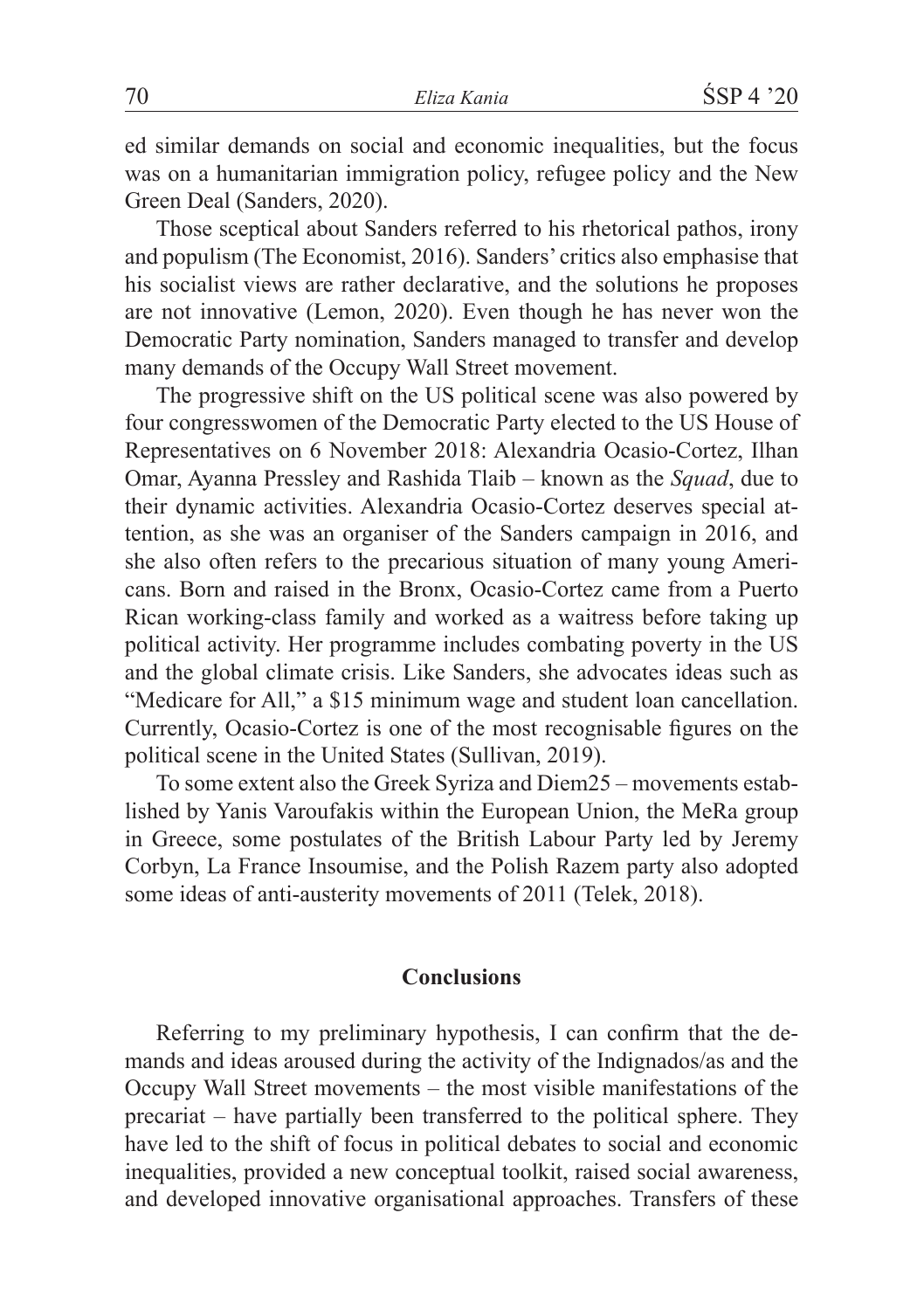demands and even the engagement of the former movements' activists in politics took place in the case of the Podemos party, Bernie Sanders and the left-wing faction in the US Democratic Party, and a few other leftwing political parties and groups in Europe. This proves that the precariat entered the initial part of the third phase of its development: *political reengagement* (Standing, 2014b).



Illustration 2. The major legacies of the movements: a summary

The relations between political elites and anti-austerity social movements can be described as *conditional cooperation* (Holdo, 2019). In this case, traditional political elites (understood as the political establishment operating in traditional political institutions) "seek out potential partners, who are not presently powerful movement leaders, and commit to empowering them in order to build a strategic relationship" (Holdo, 2019). Neither of the social movements described in this article currently exists, but their legacies are still valid and have been transferred to progressive political agendas and programmes.

#### **Bibliography**

- Al-Hassan A., Papaioannou M., Skancke M., Chih Sung C. (2013), *Sovereign Wealth Funds: Aspects of Governance Structures and Investment Management*, "International Monetary Fund".
- Anderson K. (2011), *The Protester*, "Time", 14.12.2011, http://content.time.com/ time/specials/packages/article/0,28804,2101745\_2102132\_2102373-5,00. html, 10.03.2016.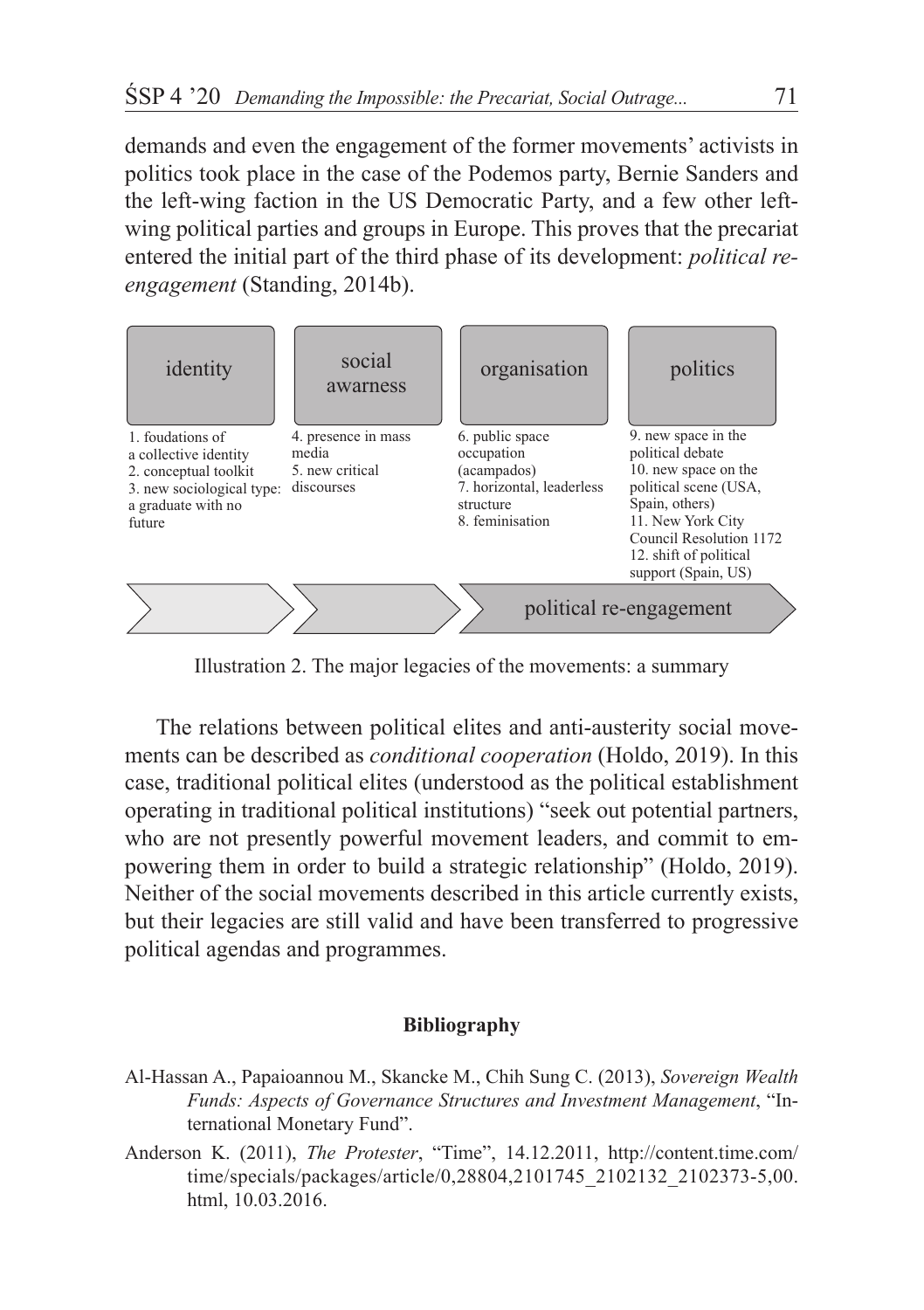- Bauman Z. (2011), *O nie klasie prekariuszy*, "Dziennik Opinii", 14.07.2011, www. krytykapolityczna.pl, 10.07.2011.
- BBC (2020), *US election 2020: Meet the Democratic candidates vying to take on Trump*, "BBC", https://www.bbc.co.uk/news/world-us-canada-47309795, 05.03.2020.
- Béland D. (2020), *Right-Wing Populism and the Politics of Insecurity: How President Trump Frames Migrants as Collective Threat*, "Political Studies Review" 18/2.
- Berardi F. (2009), *Precarious Rapsody. Semiocapitalism and the pathologies of the post-alpha generation*, London.
- Sanders B. (2016), *Meet Bernie*, "Bernie 2016", https://berniesanders.com/about, 15.05.2016.
- Blow C. M. (2013), *Occupy Wall Street Legacy*, "The Washington Post", 13.09.2013, http://www.nytimes.com/2013/09/14/opinion/blow-occupy-wall-street-legacy.html? r=0, 17.03.2016.
- Blyth M. (2015), *Austerity, history of a dangerous idea*, New York.
- Bourdieu P. (1998), *Acts of Resistance Against The Tyranny of the Market*, New York.
- Brophy E., de Peuter G. (2007), *Immaterial Labour, Precarity, and Recomposition*, in: *Knowledge Workers in the information society*, eds. C. McKercher, V. Mosco, Lexington Books.
- Butler J. (2011), *For and Against Precarity*, "Occupy Theory", December 2011, https://occupyduniya.files.wordpress.com, 12.07.2011.
- Butler J. (2011b*), If hope is an impossible demand, then we demand the impossible*" – video, "Verso", 24.10.2011, http://www.versobooks.com/blogs/765 if-hope-is-an-impossible-demand-then-we-demand-the-impossible-judithbutler-at-occupy-wall-street-video, 12.02.2016.
- Castells M. (2013), *Sieci oburzenia i nadziei. Ruchy społeczne w erze Internetu*, Wydawnictwo Naukowe PWN.
- Chomsky N. (2013), *Occupy: Reflections on Class War, Rebellion and Solidarity*, Occupied Media Pamphlet Series.
- Collins J. (2008), *The Specter of Slavery. Workfare and Economical Citizenship of Poor Women*, in: *New Landscapes of Inequality: Neoliberalism and the Erosion of Democracy in America*, eds. M. Di Leonardo, J. L. Collins, B. Williams, SAR Press, Santa Fe.
- Czerny I. (2015), *USA: Socjalista Sanders największą niespodzianką początku kampanii prezydenckiej*, "Gazeta.pl", 3.07.2015, http://wiadomosci.gazeta.pl/, 15.05.2016.
- Earle E. (2012), *A brief history of Occupy Wall Street*, Rosa Luxemburg Stiftung.
- El Pais (2011), *Majority of Spaniards support 15-M movement*, "El Pais", 27.06.2011, http://elpais.com/elpais/2011/06/27/inenglish/1309152044\_850210.html, 5.03.2016.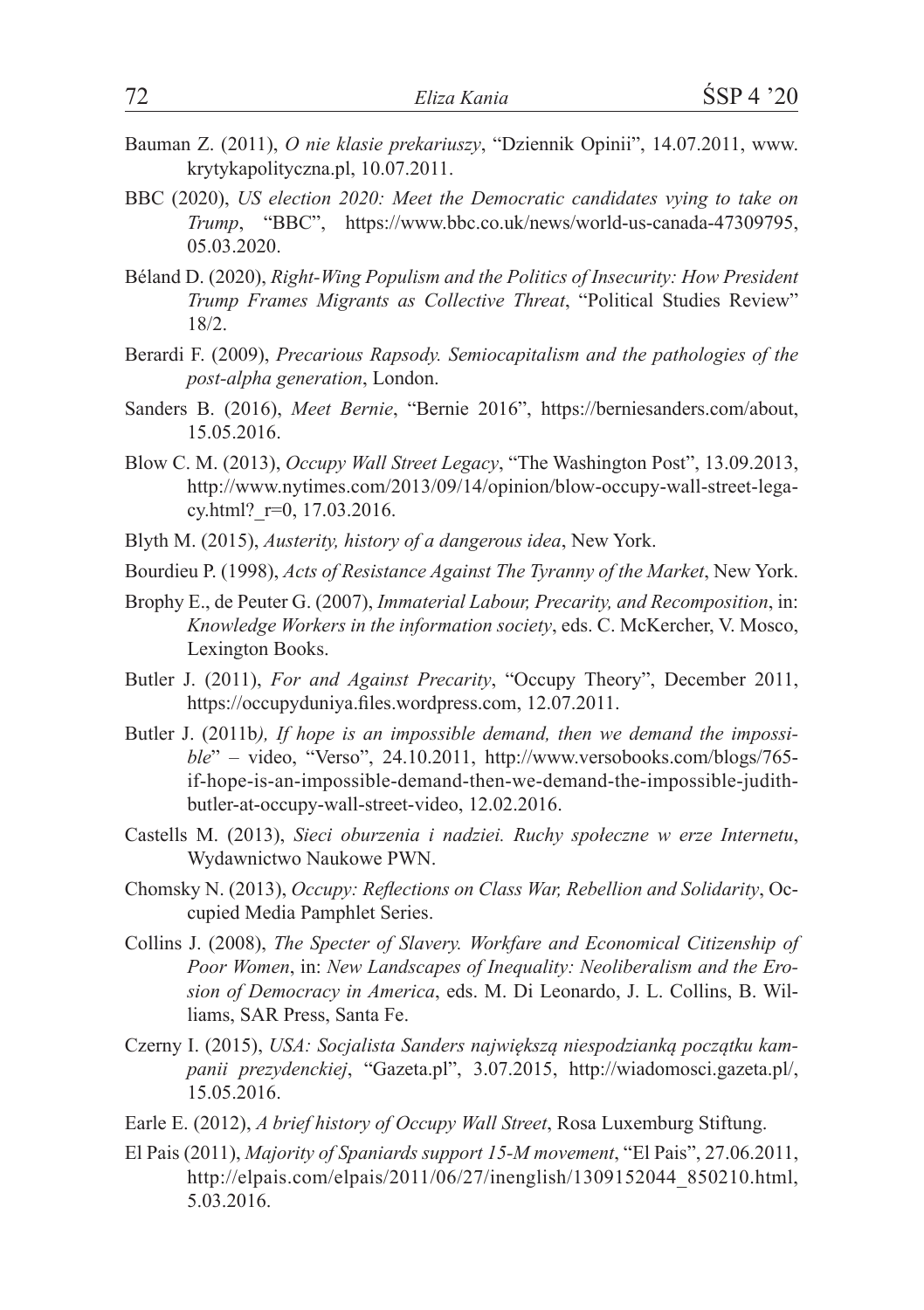- Etxezarreta M. (2011), *Boom and (deep) crisis in the Spanish economy: the role of the EU in its evolution*, "Communication for 17th Workshop on Alternative Economic Policy in Europe", Vienna.
- Flesher Fominaya C. (2014), *"Spain is Different": Podemos and 15-M*, "Open Democracy", 29.05.2014, https://www.opendemocracy.net/can-europe-make-it/ cristina-flesher-fominaya/%E2%80%9Cspain-is-different%E2%80%9Dpodemos-and-15m, 11.05.2016.
- Garzón A. (2015), *The Problem with Podemos*, "The Jacobin", 13.03.2015, https:// www.jacobinmag.com/2015/03/podemos-pablo-iglesias-izquierda-unida, 14.05.2016.
- Gorz A. (1982*), Farewell To The Working Class, An Essay On Post-Industrial Socialism*, London.
- Gould-Wartofsky M. (2015), *The Occupiers. The Making of the 99 Percent Movement*, New York.
- Graeber D. (2016), *Can Debt Spark a Revolution?*, "The Nation", 24.09.2012, http:// www.thenation.com/article/can-debt-spark-revolution/, 12.02.2016.
- Greaber D. (2011), *Occupy Wall Street's anarchist roots*, "Al Jazeera", 30.11.2011, https://www.aljazeera.com/opinions/2011/11/30/occupy-wall-streets-anarchist-roots/, 12.05.2016.
- Gregg J. (2009), *Job Guarantee: Evidence and Design*, "Bristol University", September 2009, http://www.bristol.ac.uk/media-library/sites/cmpo/migrated/documents/jobguarantee.pdf, 12.04.2016.
- Gutiérrez P. (2019), *Spanish election 2019: full results*, "The Guardian", 10 November 2019, https://www.theguardian.com/world/ng-interactive/2019/nov/10/ spanish-general-election-2019-live-results, 12.01.2020.
- Hessel S. (2011), *Time for Outrage: Indignez-vous!*, London.
- Holdo M. (2020), *Power Games: Elites, Movements, and Strategic Cooperation*, "Political Studies Review", 18/2.
- Hughes N. (2011), *'Young People Took to the Streets and all of a Sudden all of the Political Parties Got Old': The 15M Movement in Spain*, "Social Movement Studies", no. 10/4.
- Lemon J. (2020), *Bernie Sanders is a democratic socialist not a communist, here's the difference*, "Newsweek", 2.03.2020, https://www.newsweek.com/berniesanders-democratic-socialist-not-communist-heres-difference-1485478, 5.03.2020.
- *Manifesto* (2011), "Democracia Real Ya", http://international.democraciarealya.es/ manifesto, 3.03.2016.
- Mason P. (2011), *Why It's Kicking Off Everywhere?*, Verso Books.
- McCann B. (2012), *Cities, States Pass Resolutions Against Corporate Personhood*, "CivSource", 4.01.2012.
- Minder R. (2020), *Pedro Sánchez Will Lead Modern Spain's First Coalition Government*, 7.01.2020, https://www.nytimes.com/2020/01/07/world/europe/spainpedro-sanchez-government.html, 10.01.2020.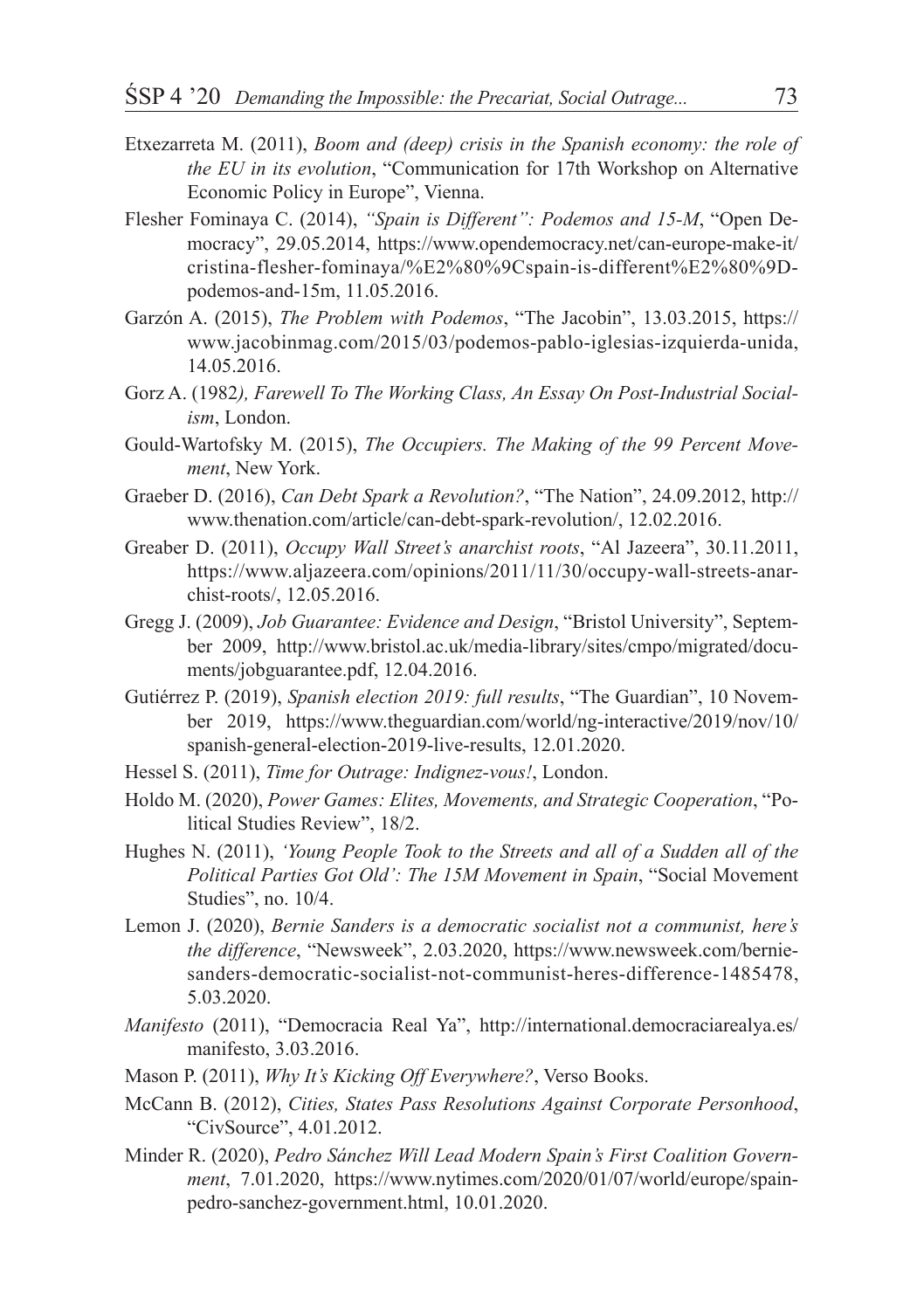Müller J-W. (2016), *What Is Populism?*, University of Pennsylvania Press, Philadelphia, PA.

Myerson J. A. (2016), *Building a Movement: From Occupy Wall Street to Bernie Sanders*, "Telesur", 16.08.2016, https://www.telesurenglish.net/opinion/Building-a-Movement-From-Occupy-Wall-Street-to-Bernie-Sanders-20160416-0023.html.

Negri A., Hardt M. (2000), *Empire*, Harvard University Press.

- Negri A., Hardt M. (2004), *Multitude: War and Democracy in the Age of Empire*, New York.
- Negri A., Hardt M. (2009), *Commonwealth*, Harvard University Press.
- Nowak P. (2015), *Podemos oddolna energia idzie po władzę, wywiad z Maciejem Szlinderem*, "Strajk.pl", 23.05.2015, http://strajk.eu/podemos-oddolna-energia-idzie-po-wladze, 12.05.2016.
- *People for Bernie* (2016), http://www.peopleforbernie.com, 17.05.2016.
- Piketty T. (2015), *Kapitał XXI wieku*, Warszawa.
- Podemos (2016), *Who we are?*, "Podemos", http://podemos.info/conoce/?lang=en, 11.05.2016.
- Rebelya (2015), *Prekariat "wyklęty lud" XXI wieku. Rozmowa z Guyem Standingiem*, "Rebelya.pl", 9.03.2015, http://rebelya.pl/post/7889/prekariat-wyklety- -lud-xxi-wieku-rozmowa-z-guyem, 10.05.2016.
- Romanos E. (2013), *Collective learning processes within social movements. Some insights into the Spanish 15-M/Indignados movement*, in: *Understanding European Movements: New Social Movements, Global Justice Struggles, Anti-Austerity Protest*, eds. C. Flesher Fominaya, L. Cox, Routledge.
- Roser M., Ortiz-Ospina E. (2016) *Income Inequality*, "Our World in Data", University of Oxford, October 2016, https://ourworldindata.org/income-inequality, 12.01.2019.
- Sampedroa V., Lobera J. (2014), *The Spanish 15-M Movement: a consensual dissent?*, "Journal of Spanish Cultural Studies", no. 1–2/15.
- Sanders B. (2011), *Senator Bernie Sanders on Occupy Wall Street #whyoccupy*, "You-Tube", 21 October 2011, https://www.youtube.com/watch?v=9HSaZOSWfrU, 17.05.2016.
- Sanders B. (2020), *Issues*, "Bernie Sanders", http://berniesanders.com, 21.01.2020.
- Sanders Democrats (2016), http://sandersdemocrats.com, 15.05.2016.
- Standing G. (2019), *Plunder of the Commons*, Penguin Books.
- Standing G. (2011), *The Precariat: The New Dangerous Clas*s, Bloomsbury, London.
- Standing G. (2014), *A Precariat Charter: From Denizens to Citizens*, Bloomsbury, London.
- Standing G. (2014b), *The precariat and the class struggle*, "RCCS annual Review", https://journals.openedition.org/rccsar/585, 14.07.2014.
- Standing G. (2014c), *The Future of Work: The Precariat's Challenge*, "Kulturaustausch online", March 2013, http://cms.ifa.de/?id=10098, 21.03.2016.
- Stasiński M. (2014), *Hiszpania zwrot w lewo*, "Gazeta Wyborcza", 28.05.2014, http://wyborcza.pl/1,76842,16046386, 11.05.2016.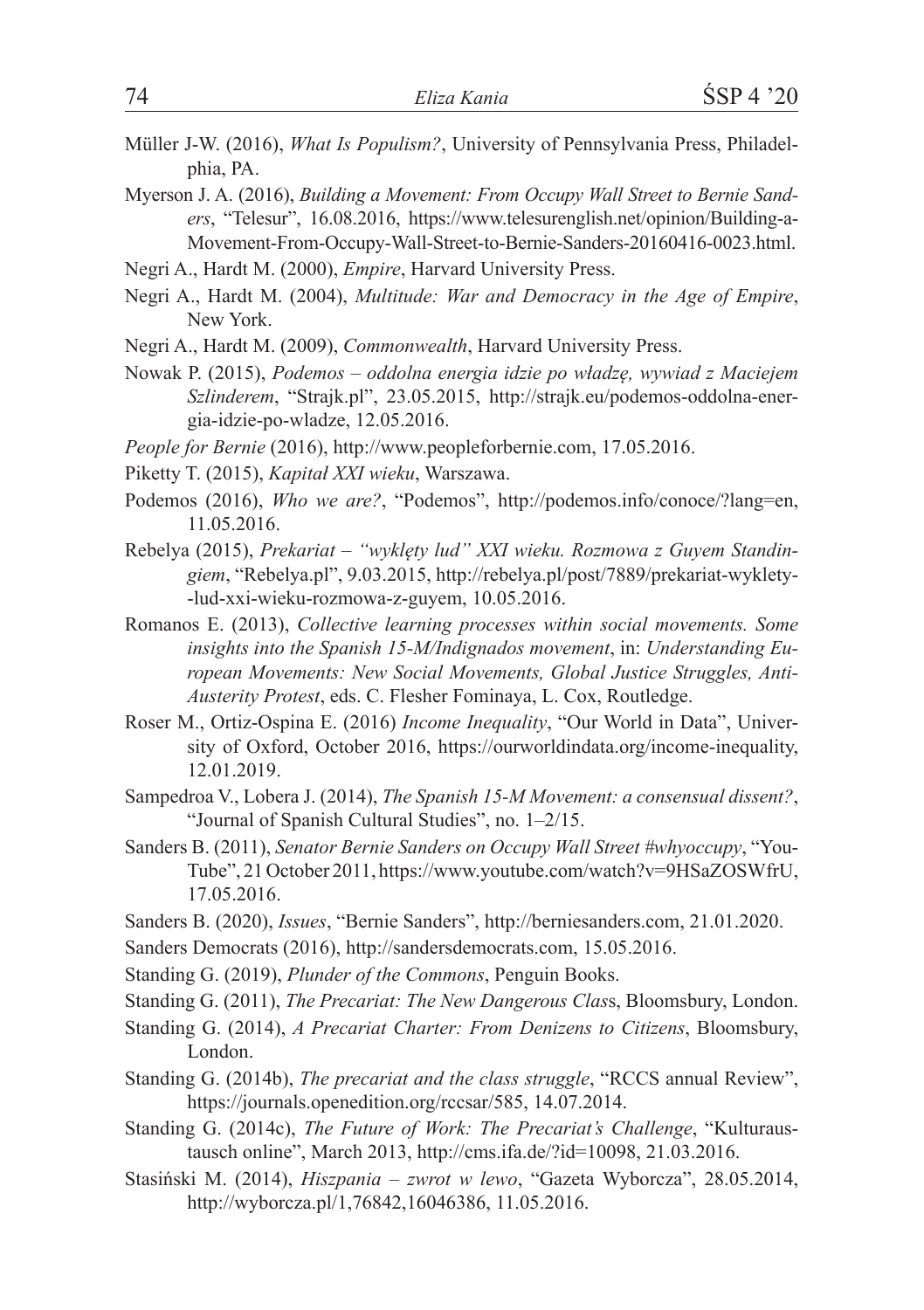- Stengel R. (2011), *A Year in the Making*, "Time", 14.12.2011, http://content.time. com/time/specials/packages/article/0,28804,2101745\_2102141,00.html, 14.03.2016.
- Stobart L. (2014), *Whatever happened to the Indignados? 2: Regime crisis*, "Left Flank", 24.03.2014, http://left-flank.org/2014/03/24/whatever-happened-indignados-2-regime-crisis-uprisings/#sthash.sQIloZj5.dpuf, 10.05.2016.
- Sullivan K. (2019), *Here are the 4 congresswomen known as 'The Squad' targeted by Trump's racist tweets*, "CNN", 16.07.2019, https://edition.cnn. com/2019/07/15/politics/who-are-the-squad/index.html, 03.01.2020.
- Sunkara B. (2016), *Enter the Sanders Democrat*, "Al Jazeera", 8.02.2016, http:// america.aljazeera.com/opinions/2016/2/enter-the-sanders-democrat.html, 15.05.2016.
- Telek A. (2018), *Political precariat*, "Open Democracy", 9.05.2018, https://www. opendemocracy.net/en/can-europe-make-it/political-precariat/, 14.03.2019.
- The Economist (2011), *Europe's most earnest protesters*, "The Economist", 14.07.2011, http://www.economist.com/node/18959259; 5.03.2016.
- The Economist (2013), June–July edition.
- The Economist (2016), *Bernie Sanders, the modern-day Mark Antony*, "The Economist", 20 April 2016, http://www.economist.com.
- Time (2012), *Person of the Year: 75th Anniversary Celebration*, New York.
- Tremlett G. (2015), *The Podemos revolution: how a small group of radical academics changed European politics*, "The Guardian", 31.03.2015, http://www.theguardian.com/world/2015/mar/31/podemos-revolution-radical-academicschanged-european-politics, 11.05.2016.
- Vilaseca S. L. (2014), *The 15-M movement: formed by and formative of countermapping and spatial activism*, "Journal of Spanish Cultural Studies", 15/1–2.
- Ye Hee Lee M. (2015), *Bernie Sanders's claim that 99 percent of new income is going to top 1 percent of Americans*, "The Washington Post", 17.02.2015, https://www.washingtonpost.com/news/fact-checker/wp/2015/02/17/berniesanders-claim-that-99-percent-of-new-income-is-going-to-top-1-percent-ofamericans, 17.05.2016.

## **Żądanie niemożliwego: prekariat, oburzenie i ruchy społeczne przeciw polityce cięć wydatków publicznych**

#### **Streszczenie**

Artykuł ten jest analizą głównych efektów działań ruchów społecznych, występujących przeciw wprowadzaniu polityki cięć wydatków publicznych (austerity policy), powstałych w 2011 roku: Indignados/as i Occupy Wall Street, zwanych także ruchami prekariatu. Na podstawie badań autorki opracowanych szerzej w książce: *Prekariat*